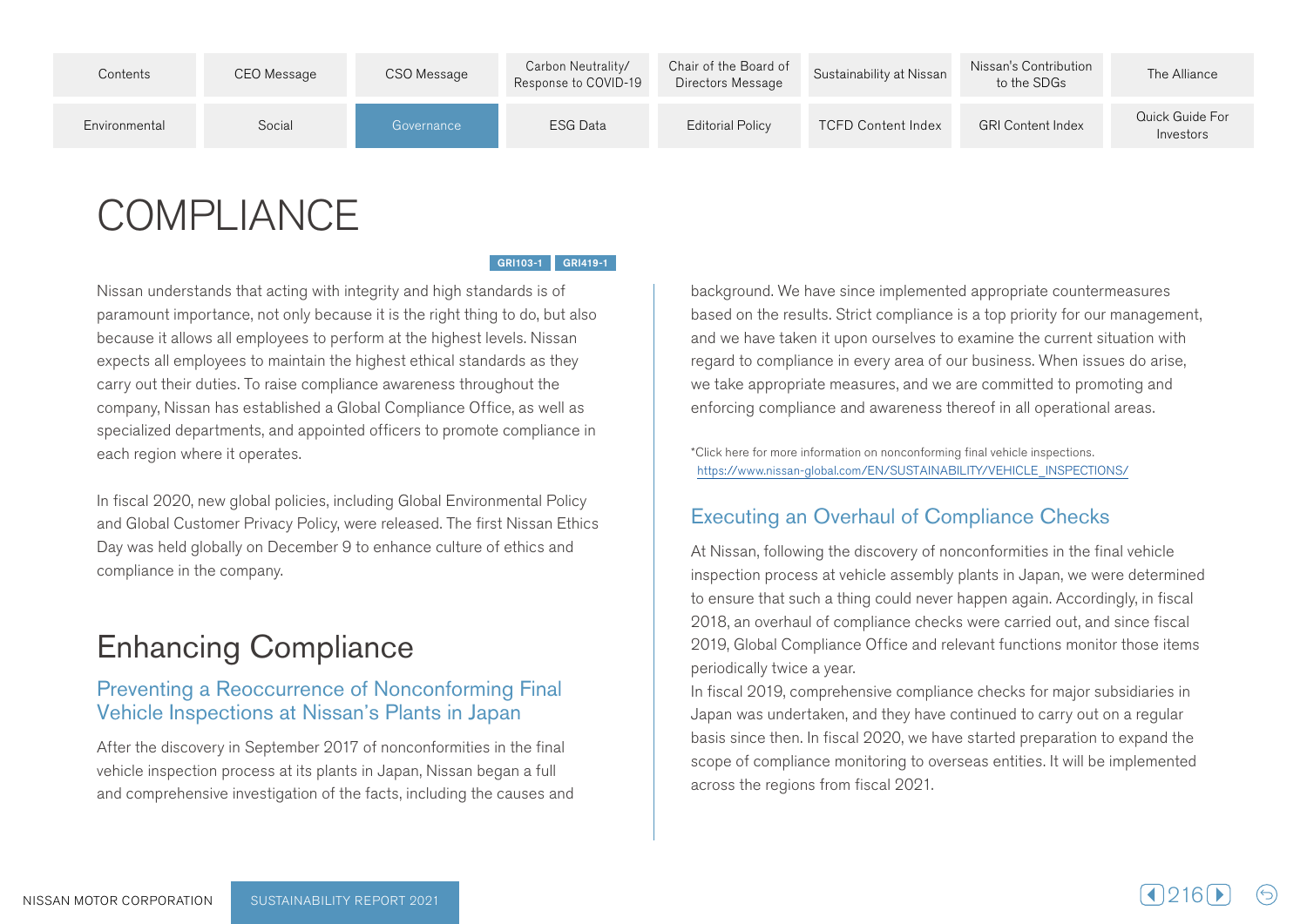

## **Working with Dealerships**

Nissan undertakes various measures to ensure that its approach to compliance is shared with dealerships and to enhance its internal controls. While strengthening lines of communication with dealerships we are carrying out activities to enhance their compliance at dealerships in Japan. Specifically, Nissan arranges Control Self-assessment for dealerships to enhance understanding of compliance matters and improve their compliance management status. We supplies check items which is reflected our internal audit results to all dealerships. They check their current compliance status and issues through the check item and use the PDCA cycle to make voluntary improvements. When major compliance issues occur, the legal, communications, external and government affairs and other applicable Nissan departments work together with dealers to take prompt and appropriate action.

# Anti-Bribery

# Anti-Bribery: Policies and Philosophy

Nissan does not tolerate corruption of any kind, whether individual or systemic, committed by a company or a government. The Nissan Global Anti-Bribery Policy\* establishes a global framework for preventing and responding to corruption. Different cultural contexts may result in what seem to be gray areas, and Nissan respects local customs and traditions, but corrupt practices are never acceptable.

\*Click here for more information on the Nissan Global Anti-Bribery Policy. https://www.nissan-global.com/EN/DOCUMENT/PDF/SR/2013/NIS\_SUS2013E\_POLICY.pdf

Click here for more information on the Avoidance of Conflict of Interest **>>>**P212

GRI205-1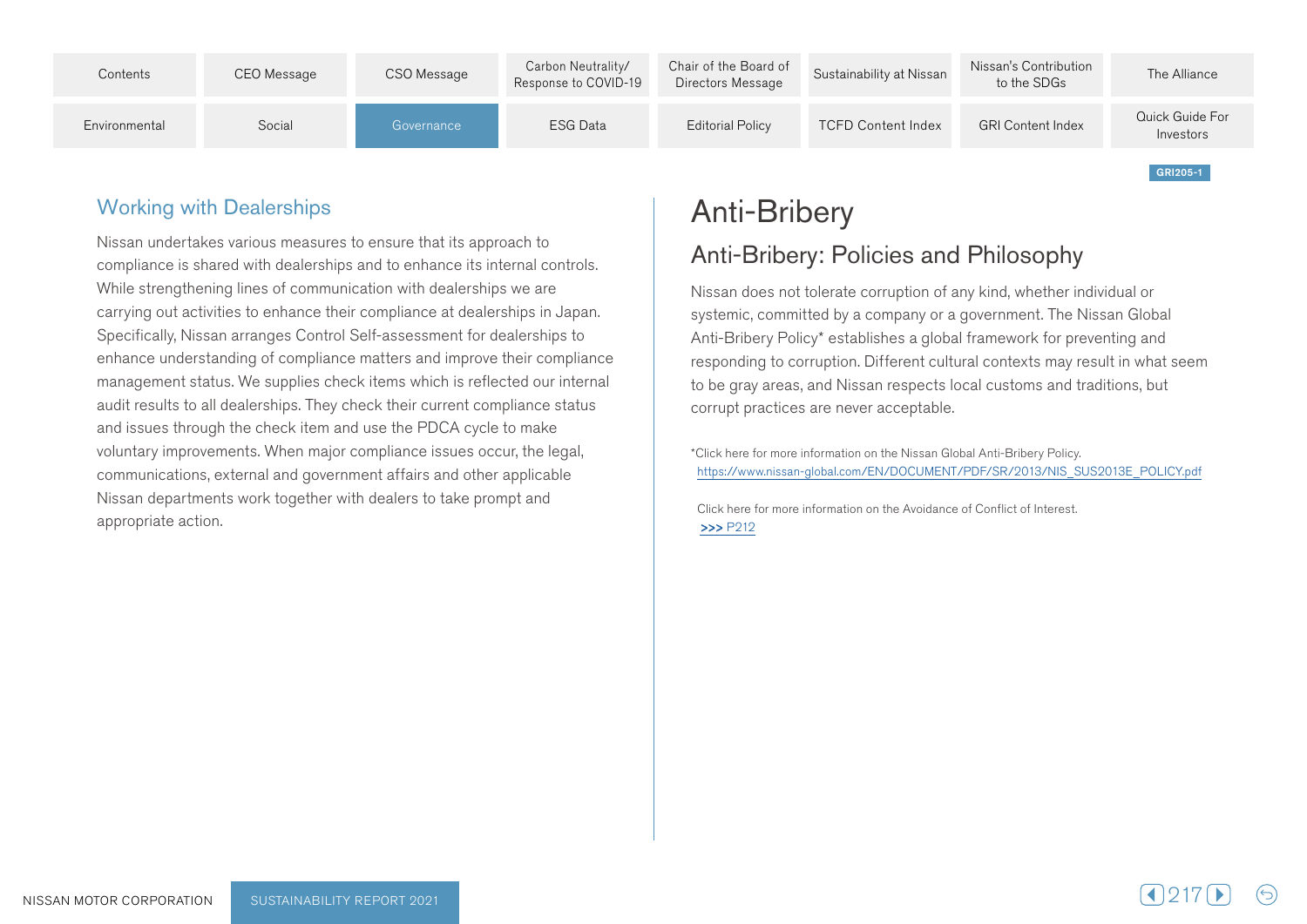

## Anti-Bribery: Management

Nissan has established a Global Code of Conduct<sup>\*</sup> and Global Compliance Office as well as departments and officers at each of its operations worldwide with responsibility for promoting compliance measures. Moreover, all Group-affiliated companies have introduced their own codes based on the Global Code of Conduct. The Code of Conduct is supported by training courses to ensure full understanding of its content. Nissan's overall policy management strategy was redesigned in fiscal 2016 in order to support the promotion of compliance knowledge, including the creation of a Policy on Policies and related standardized procedures. With this enhanced process. Nissan seeks to ensure across-the-board understanding, making sure all employees are fully aware of Nissan's policies and able to act appropriately when faced with compliance issues. Nissan has created a series of internal regulations that are applied globally, covering areas such as decision-making, insider trading, personal information management, information security, bribery and corruption, use of social media, and customer privacy. With these policies in place. Nissan is working to heighten awareness and reduce infractions.

Employee education programs to promote compliance are held regularly in all regions in which Nissan operates. For example, training sessions base on the Global Anti-Bribery Policy have been conducted in all regions. In fiscal 2020, Nissan initiated a series of global projects such as third party risk management and compliance risk assessment including anti-corruption with renewed methodology.

\*Click here for more information on the Global Code of Conduct. https://www.nissan-global.com/EN/DOCUMENT/PDF/SR/2017/NISSAN\_GCC\_E.pdf **Business Ethics** 

**Business Ethics: Policies and Philosophy** 

## **Employees and Compliance**

Nissan's sustainability efforts are based on each employee's ability to do his or her job with a high level of integrity. In 2001, we established a Global Code of Conduct containing practical quidance for employees. Today this Code of Conduct is applied at all Nissan Group companies worldwide. We also provide guidance on compliance for directors and corporate officers, holding regular seminars and educational activities to ensure strict adherence to the rules

Global Compliance Committee (GCC), co-chaired by CEO and Global Compliance Officer, is held twice a year, where global compliance strategies are deliberated, annual programs are validated, and compliance issues are discussed. The results of GCC is reported to Executive Committee (EC) and Audit Committee.

Under the oversight of our Global Compliance Committee, we have established a Regional Compliance Committee in each region of operation, forming a worldwide system for detecting and deterring illegal and unethical behavior. Global Headquarters works with all regions and bases of operation to ensure full awareness of compliance issues and prevent illegal activity. and has processes in place to take appropriate disciplinary action against those who violate or infringe the Global Code of Conduct or the law. Our Global Compliance Office further increases the rigor of our compliance management. In addition, to enhance compliance at the regional level. standalone, independent, regional compliance officers are appointed in Japan-ASEAN, China, Americas, and AMIEO (Africa/Middle East/India/ Europe/Oceania) regions.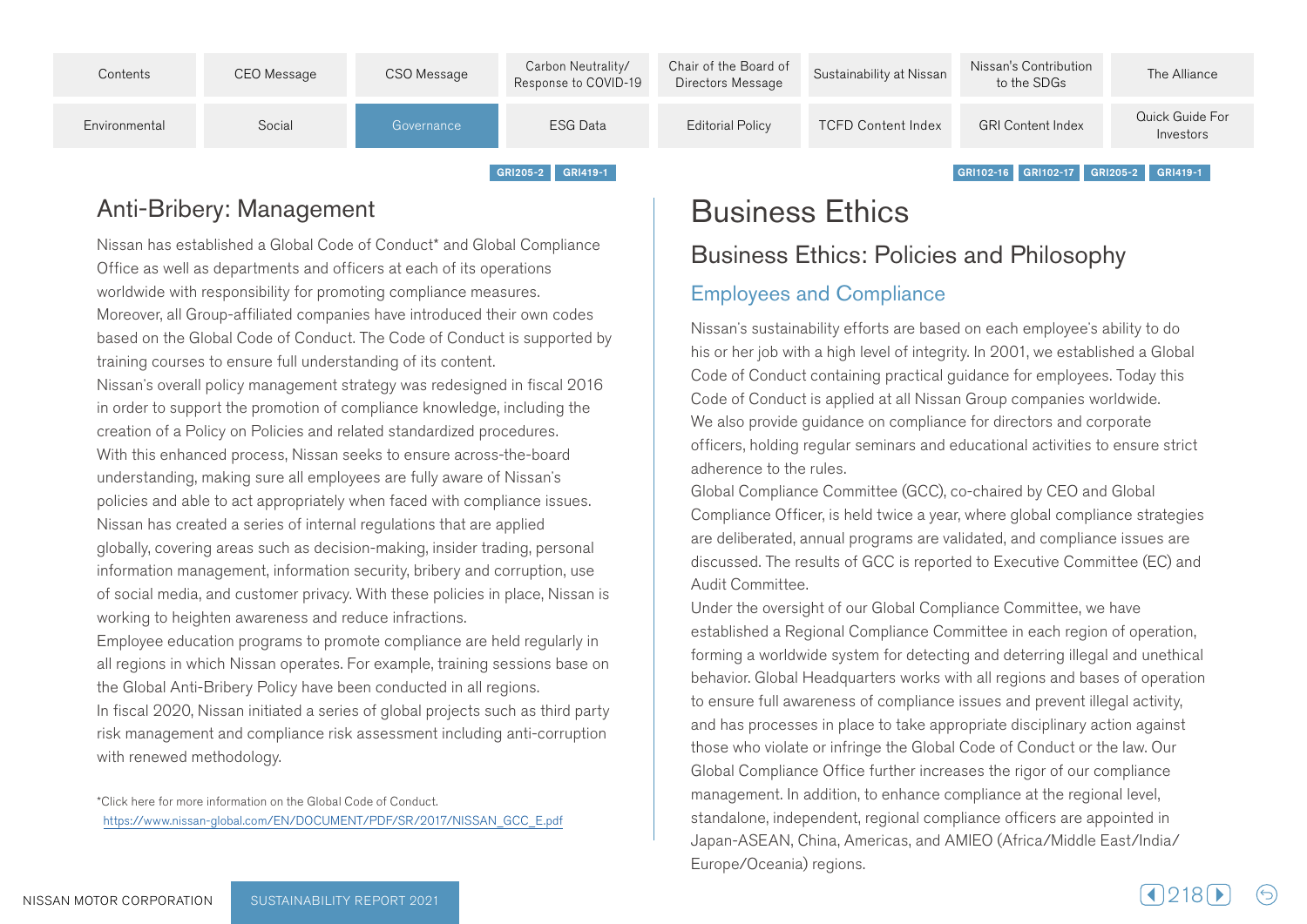

### Global Compliance Committee Organization  $(As of April 1, 2021)$



\*Each Regional Compliance Committee oversees various local compliance committees as .appropriate

## Global Code of Conduct

Global Code of Conduct contains our core principles for doing business with honesty and integrity, in full compliance with established laws and regulations in all locations in which we operate. The Code of Conduct's standards apply to all employees within Nissan Group companies, and every employee is responsible for upholding and adhering to the Code. The Code of Conduct is reviewed for revision at least once every three years to ensure that it evolves along with the company and society. The Code is also updated promptly, outside the regular review cycle, in response to significant changes to laws or other major factors affecting it. The Code of Conduct was most recently updated in 2017, when employee and customer safety were proactively added as a new key pillar of the Code. In fiscal 2020, updated Global Code of Conduct training material was delivered to all regions. The e-learning material for indirect employees was available in approximately 20 languages and accessible in number of formats including via portable devices like smartphones and tablets. The global completion ratio of indirect employees was 99.0%. Factory-focused training material was prepared for factory workers, who received the training via regular shift-start messaging or in a seminar setting. The global completion ratio of factory workers was 96.7%. This global Code of Conduct training is mandatory for all Nissan employees every year as well as Board members and Corporate Officers.

#### $\Omega$  Comply with All Laws and Rules

Nissan employees are expected to follow all laws and regulations of the country in which they work as well as all Company policies and rules.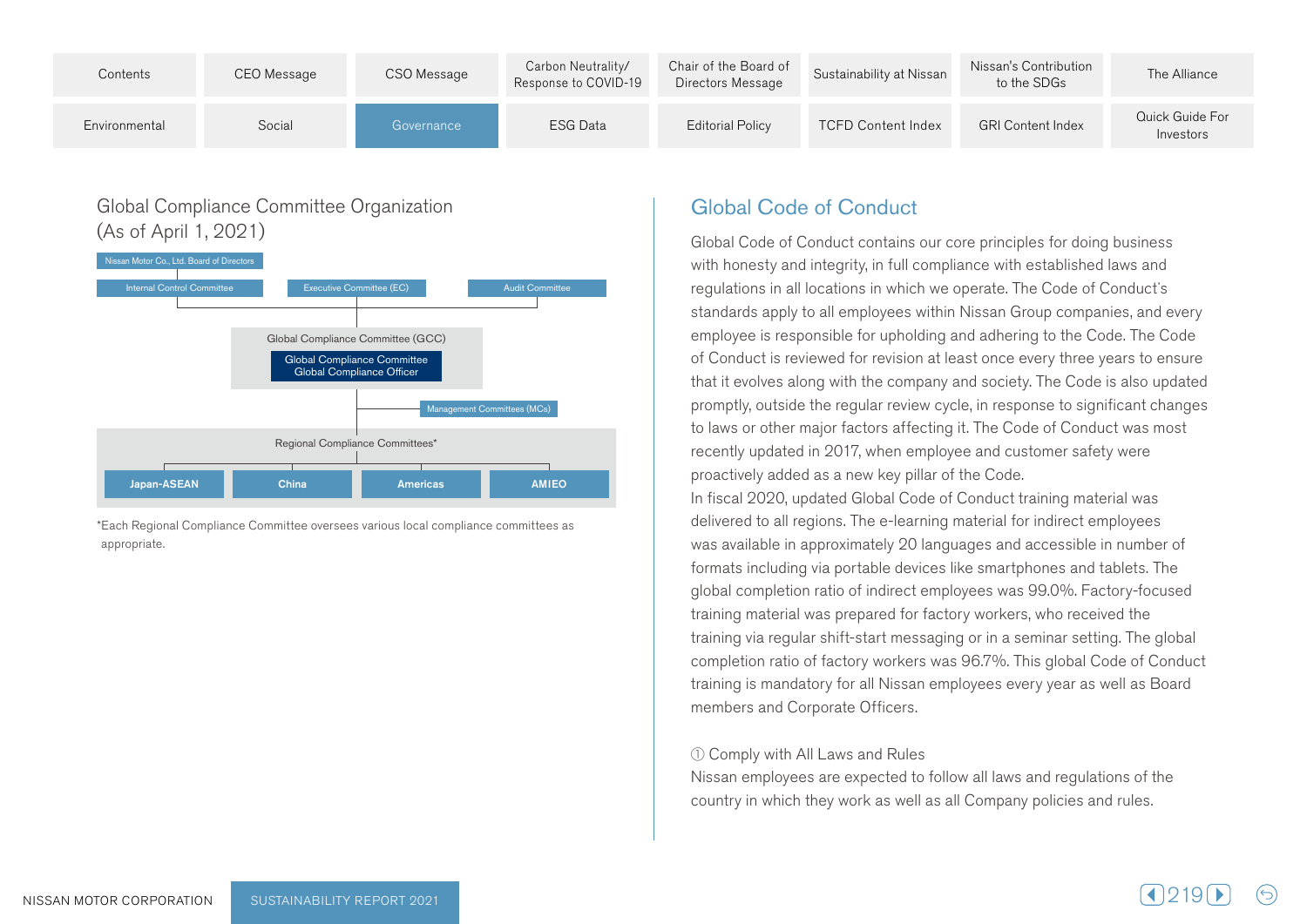| Contents      | CEO Message | CSO Message | Carbon Neutrality/<br>Response to COVID-19 | Chair of the Board of<br>Directors Message | Sustainability at Nissan  | Nissan's Contribution<br>to the SDGs | The Alliance                 |
|---------------|-------------|-------------|--------------------------------------------|--------------------------------------------|---------------------------|--------------------------------------|------------------------------|
| Environmental | Social      | Governance  | <b>ESG Data</b>                            | <b>Editorial Policy</b>                    | <b>TCFD Content Index</b> | <b>GRI Content Index</b>             | Quick Guide For<br>Investors |

#### 2 Promote Safety

Nissan is committed to employee safety and wellness. Nissan employees are expected to engage in safe work practices to promote a healthy work environment. Nissan is also committed to the safety of our customers and their passengers and Nissan employees are expected to continually promote safety of Nissan products.

#### 3) Avoid Conflicts of Interest

Employees are expected to act in the best interest of Nissan. It is not permitted for employees to behave, act, or use information in a way that conflicts with Company interests. Furthermore, employees must attempt to avoid even the appearance of a conflict of interest.

#### 4 Preserve Company Assets

Nissan employees are accountable for preserving and safeguarding Company assets. The unauthorized or improper use of Company assets, including funds, confidential business information, physical property and intellectual property, is prohibited.

#### **5** Be Impartial and Fair

Nissan employees must maintain impartial and fair relationships with business partners, including dealers, suppliers and other third parties.

#### **6** Be Transparent and Accountable

Accounts and records shall be maintained with integrity. Nissan employees shall make accurate, transparent, timely and appropriate disclosures of the Company's business activities to our stakeholders, including shareholders, management, customers, other employees and local communities.

#### ⑦ Value Diversity and Provide Equal Opportunity

We value and respect the diversity of our employees, suppliers, customers and communities. Discrimination, retaliation or harassment, in any form or degree, will not be tolerated.

#### **8** Be Environmentally Responsible

Nissan employees shall strive to consider the environment and environmental protection when developing products and services, promote recycling and conserve materials and energy.

#### **9 Be Active: Report Violations**

Nissan employees are expected to carry out their work in accordance with the Code of Conduct. Employees who suspect that a violation of the Code of Conduct has occurred are obligated to report it as soon as possible. Employees are encouraged to use the SpeakUp system to report their suspicions. Employees who act in good faith and report suspected violations will be protected from retaliation.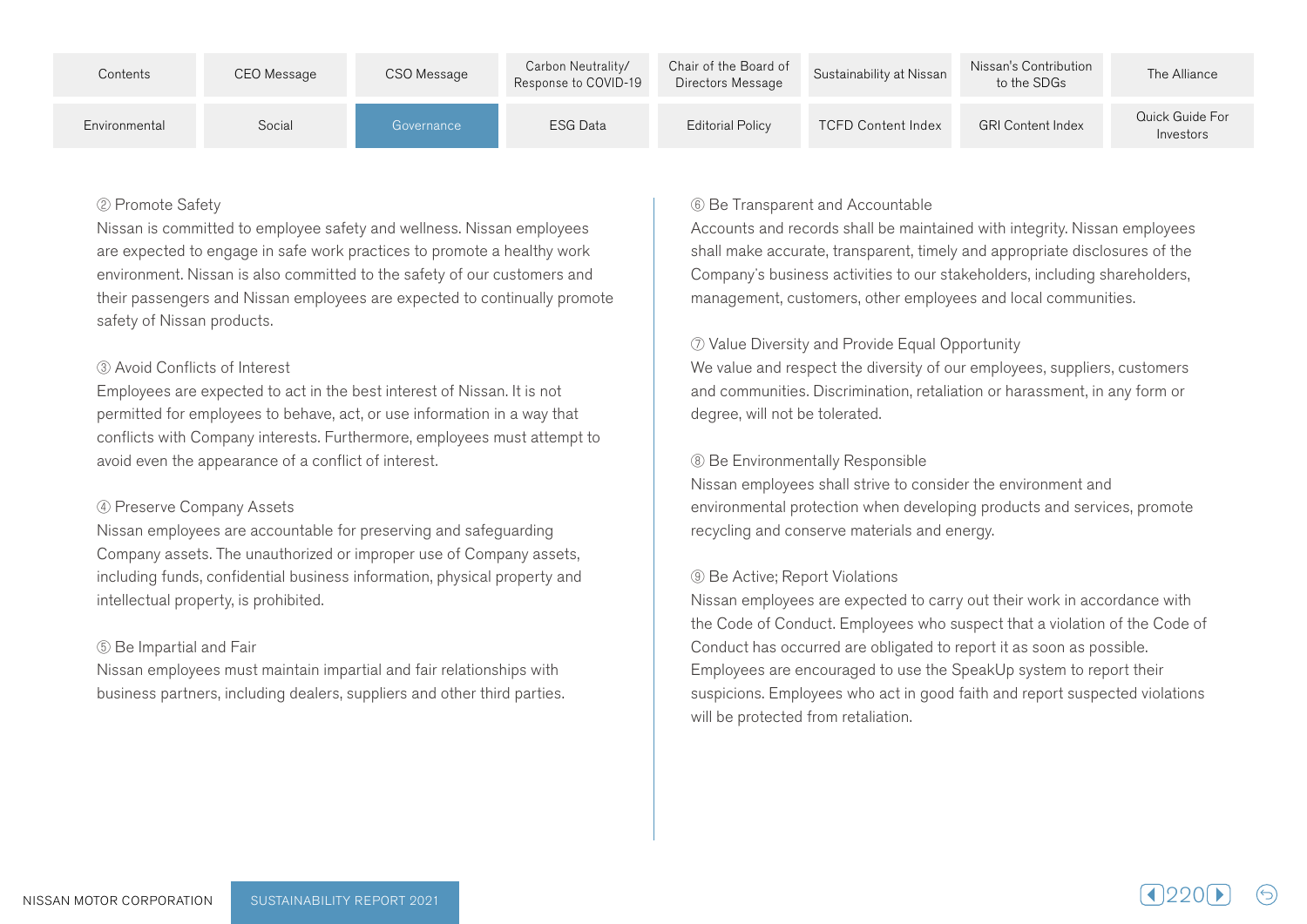

## Business Ethics: Management

## Internal Reporting System for Corporate Soundness

Nissan has established a globally integrated reporting system to promote thorough understanding of compliance among employees worldwide and facilitate sound business practices. The system, known as SpeakUp, can be used by employees to ask questions or voice concerns to the company, thereby improving workplaces and operations. Where allowed by law, SpeakUp permits anonymous reporting by and two-way confidential communication with employees and other stakeholders such dealers and suppliers. It is available 24 hours a day, 365 days a year, in more than 20 languages. Employees are encouraged to report violations of the Code of Conduct or other company rules, and are protected from retaliation by our non-retaliation policy, a cornerstone of our compliance program. In fiscal 2020, 1,166 concerns were reported globally. Among those, 314 compliance-related matters were identified while 739 were human resource related. The most recurrent types of reports are 'Human Resource Concern', 'Health & Safety/Sanitation/Environmental Protection' and 'Offensive or Inappropriate Communication'.

# **Security-Related Export Controls**

To help maintain both national and international peace and security, we rigorously comply with export control laws and regulations in Japan and other countries and regions where we operate to keep sensitive goods, software and technologies from reaching sponsors of terrorism, espionage or human rights violators. Our export compliance program is implemented ander a system headed by the representative executive responsible for export control. Specifically, our Export Control Global Secretariat, consisting of a Global Director and Regional Managers, works with each of our businesses to set control and monitoring mechanisms ensuring compliance with security-related export controls, and these mechanisms are strictly applied to all operations.

We recognize our responsibility for compliance with all regulations related to export controls on goods, software and technologies in our areas of operation. We are in the process of reviewing and updating our Global Export Regulatory Compliance Policy to ensure proper compliance with such regulations across the Nissan Group. Based on the global policy, we continue to develop and enhance regional policies for each of the regions where we operate, such as export regulatory compliance policies issued in fiscal 2020 for China, A&O (Asia & Oceania) and AMI (Africa, Middle East, India). We are currently reviewing impact of new regional structure under NISSAN NEXT, and will make applicable adjustments as necessary. We also respond in a timely manner to export control regulation changes and related developments around the world, including the enforcement of the Export Control Reform Act (ECRA) in the U.S., amendments to the EU dual use export control list and moves to deploy export control regulations in China, Thailand, and India.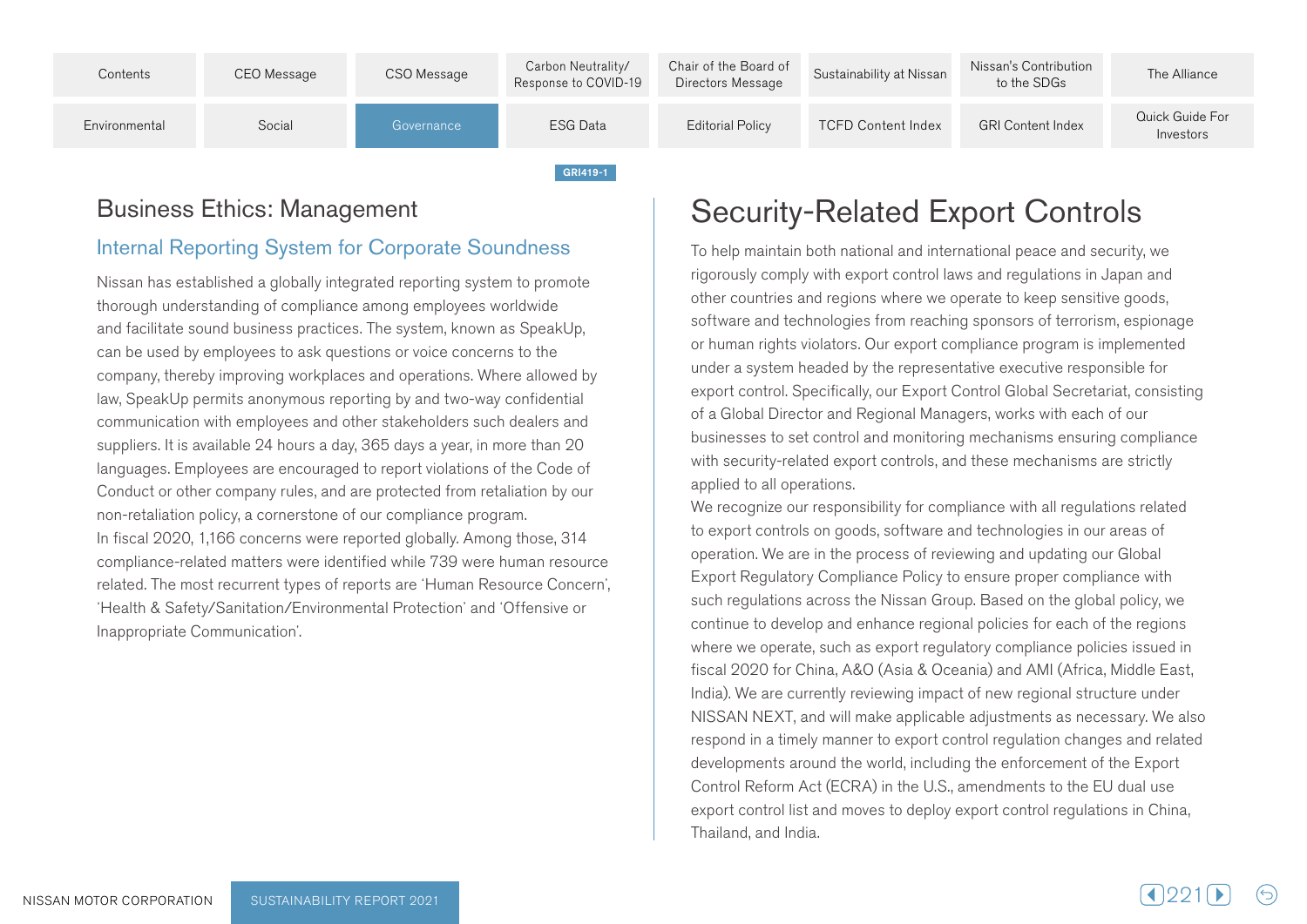| Contents      | CEO Message | CSO Message | Carbon Neutrality/<br>Response to COVID-19 | Chair of the Board of<br>Directors Message | Sustainability at Nissan  | Nissan's Contribution<br>to the SDGs | The Alliance                 |
|---------------|-------------|-------------|--------------------------------------------|--------------------------------------------|---------------------------|--------------------------------------|------------------------------|
| Environmental | Social      | Governance  | <b>ESG Data</b>                            | <b>Editorial Policy</b>                    | <b>TCFD Content Index</b> | <b>GRI Content Index</b>             | Quick Guide For<br>Investors |

With the overall aim of improving our level of internal control, we strive to conduct regular risk-assessment activities in connection with export controls in each region, create monitoring mechanisms aligned with regulatory requirements and business demands, and continually improve our operations. To make employees more familiar with compliance risks, we are reviewing our training system and materials, including information about complying with relevant customs and trade laws. From fiscal 2018, we began annual training in Japan based on the new system. In addition, we deployed mandatory training globally starting in fiscal 2019 with North America, Latin America, AMI, and China completing this training. In fiscal 2020, A&O completed mandatory training and Europe remains under development for deployment in fiscal 2021.

We have been addressing export control of advanced technology on a global level to prepare for the future of our company. To hasten the implementation of our Global Export Regulatory Compliance Policy, we continue to promote export control for advanced technologies, such as autonomous driving and connected-car technologies at Nissan sites in Japan, the U.S., and Europe as well as other locations around the world, where warranted.

At our development sites in Japan, we completed an enhancement of our classification process for sensitive goods, software and technologies using IT systems. At our research sites in the U.S. we completed development of Technology Control Plans for our Battery lab and Alliance Innovation Lab -Silicon Valley.

By making export control procedures an integral part of our development and design operations, we aim to strengthen our compliance. In addition, we are renewing and collecting information on controlled goods, software and technologies in each region and are implementing comprehensive and sound

export controls for each business operation through the systematic global sharing of this information.

### **Global Export Control Policy Framework**



\*1, \*2 New regional structure under NISSAN NEXT will be adjusted.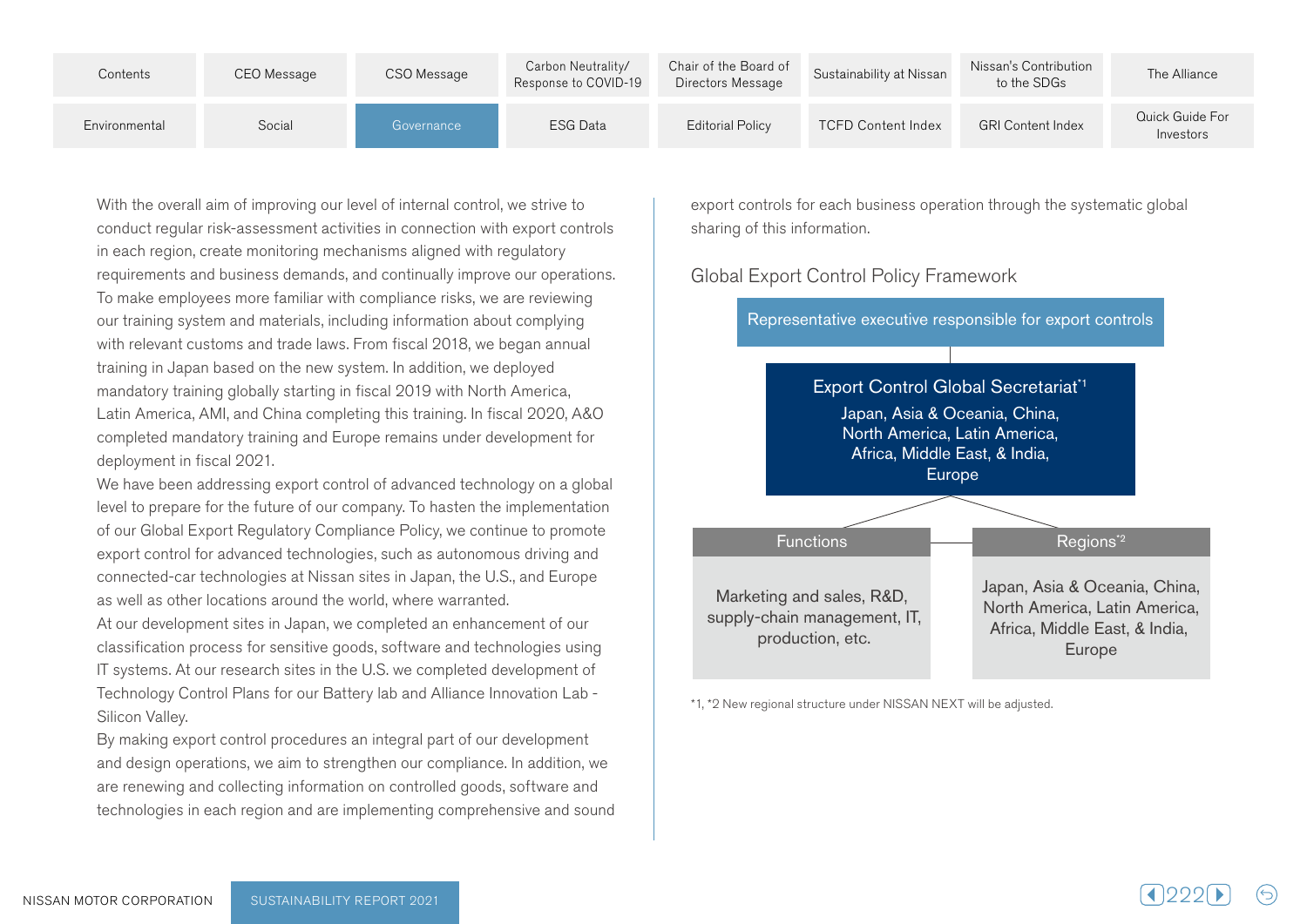| Contents      | CEO Message | CSO Message | Carbon Neutrality/<br>Response to COVID-19 | Chair of the Board of<br>Directors Message | Sustainability at Nissan  | Nissan's Contribution<br>to the SDGs | The Alliance                 |
|---------------|-------------|-------------|--------------------------------------------|--------------------------------------------|---------------------------|--------------------------------------|------------------------------|
| Environmental | Social      | Governance  | <b>ESG Data</b>                            | Editorial Policy                           | <b>TCFD Content Index</b> | <b>GRI Content Index</b>             | Quick Guide For<br>Investors |
|               |             | GRI207-1    | GRI207-2 GRI207-3 GRI419-1                 |                                            |                           |                                      |                              |

# Nissan's Commitment to Tax **Transparency**

## Nissan's Approach to Tax

In line with its Global Code of Conduct, Nissan is committed to complying with the laws and regulations of all countries in which Nissan operates, as well as with international tax treaties and tax-related financial reporting rules. In order to conduct business properly and efficiently in many markets across the globe, Nissan established a documented tax policy from 2015. The Policy is continuously revised in order to keep up with the legislative and regulatory changes. The Policy includes details of Nissan's governance arrangements, tax risk management strategy and its approach to dealing with tax authorities. Nissan is consistently fulfilling all tax disclosure requirements under domestic and international rules (such as OECD Country-by-Country Reporting) and other country-specific transparency requirements like those in Australia or the United Kingdom\*. Nissan effectively manages its tax risks by involving the Tax Department into key business decisions. Nissan's Tax Department collaborates with and supports other functions to ensure tax implications are properly evaluated and addressed in operational and strategic decision-making on a timely basis. Input from the Tax Department is particularly critical in relation to transactions, restructurings, legal entity modifications, and other business changes, as necessary to support Nissan's business strategy. Through a formal delegation of authority process, the Tax Department validates key business decisions from a tax perspective, thereby ensuring the tax strategy is aligned with the wider business objectives, in a consistent and timely manner.

Nissan applies established international standards (such as those championed by the OECD) to its dealings between the companies within the group. Intercompany transactions are priced on an arm's-length basis, which means that Nissan entities trade with each other as if they were independent .entities

Nissan is transparent about its approach to tax. Nissan aims to pay the appropriate amount of taxes in the jurisdictions in which it operates, and to avoid tax-related interest payments and penalties for failure to comply with local and international tax rules.

The CFO reviews and approves the tax strategy. The Global Head of Tax and the CFO update annually the Board of Directors on Nissan's tax risks and adherence to its tax strategy.

\*Click here for information on Nissan's U.K. tax strategy. https://www.nissan.co.uk/legal/nissan-uk-tax-strategy.html

## Nissan's Tax Management

Nissan effectively manages tax risks within the Group by participating in and through the delegation of authority process at a global, regional and local level validating key business decisions from a tax perspective in a consistent .manner

Nissan's global brand reputation and the continuing success of its manufacturing and distribution operations are of paramount importance. Consequently only a low level of tax risk is considered acceptable as also demonstrated by proactive discussions with tax authorities. Where Nissan has tax audits, the company seeks to reach an agreement with the tax authorities on the treatment that will apply. In case Nissan is unable to reach an agreement with the tax auditors, Nissan will uphold its